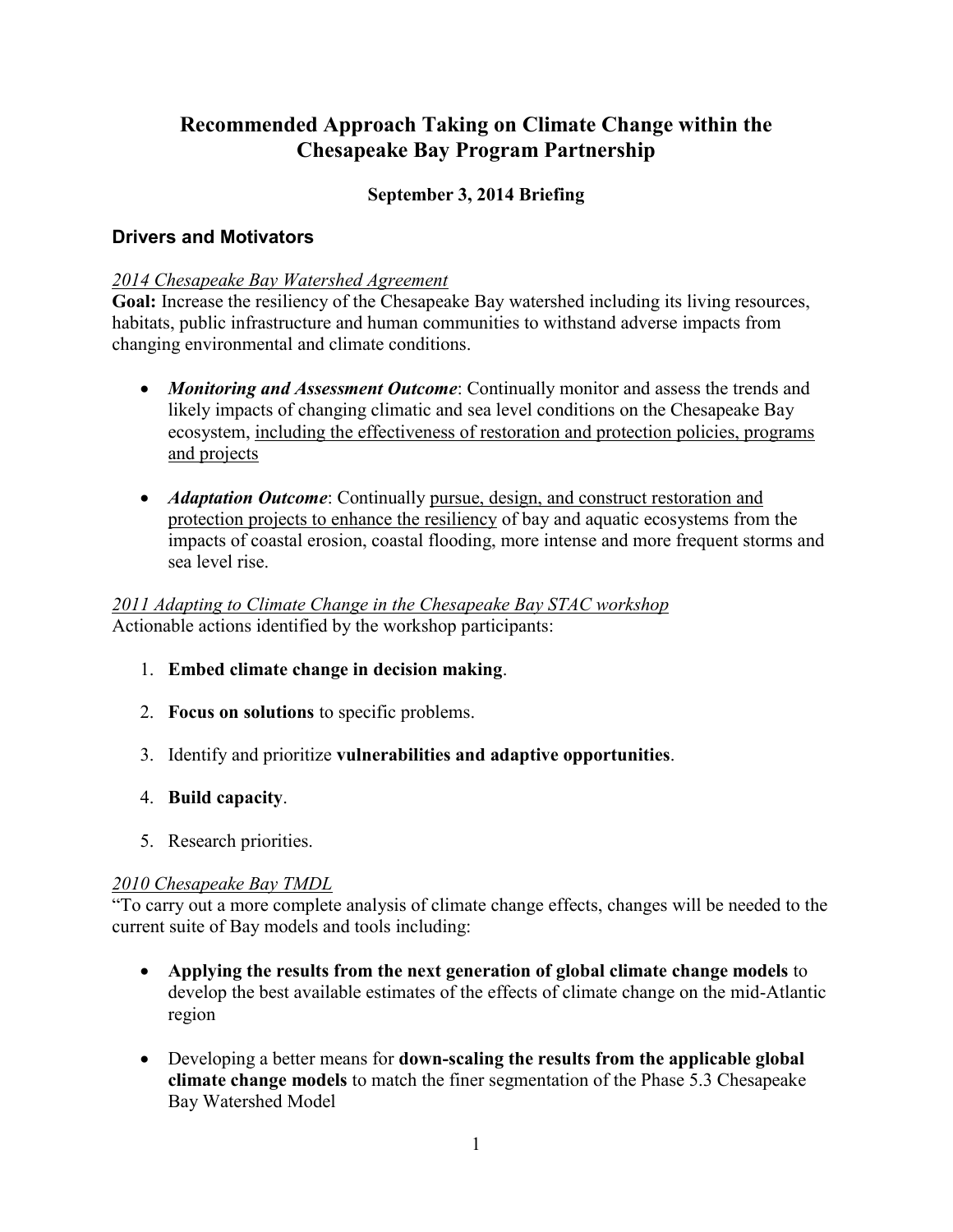- Developing the means to better understand and fully simulate the **interactions between increased evapotranspiration and high intensity precipitation events** within the Chesapeake Bay Watershed Model
- Building the capacity to **simulate the effects of change in tidal water column temperatures** on all the existing temperature dependent rates and processes currently simulated with the hydrodynamic, estuarine water quality, sediment transport, living resources and filter feeder component models of the Chesapeake Bay Water Quality and Sediment Transport Model
- Reevaluate the **temperature dependent effects on key species and communities** (e.g., eelgrass) to ensure the latest scientific understanding has been factored into the suite of Bay models."

"EPA and its partners are committed to conducting a more complete analysis of climate change effects on nitrogen, phosphorus, and sediment loads and allocations in time for the mid-course assessment of Chesapeake Bay TMDL progress in 2017 as called for in Section 203 of the Chesapeake Executive Order 13508 (May 12, 2009. *To do that will require building the capacity to quantify the impacts of climate change at the scale of the Bay TMDL—92 Bay segments and their surrounding watersheds at the scale of the Phase II Watershed Implementation Plans' target loads—and incorporate that information into the full suite of Bay models and other decision support tools*."

#### *2009 Executive Order*

Adapting to the impacts of climate change involves maintaining or enhancing the resiliency and reducing the vulnerability of the Chesapeake Bay and its watershed. The design and implementation of adaptation strategies includes careful analysis of existing decision-making processes. It is necessary to understand:

- **rates** at which conditions are changing and are projected to change in the future;
- how various **factors**, such as land-use changes, interact with climate change impacts;
- likely **consequences** for water quality, habitats, fish and wildlife and communities.

### *2008 STAC Climate Change Report*

"The Bay Program and its partners can and should immediately require all major resource management decisions to include an assessment that (1) identifies climatic assumptions, (2) evaluates the potential for climatic change to undermine or alter these assumptions, and (3) explicitly considers alternative management options that are more resilient and adaptive.

The Bay Program and its partners should take the lead in establishing an organization that links climate science, policy, and management throughout the watershed as quickly as possible.

The Bay Program and its partners should take immediate action to promote and support the development of a Baywide Climate Change Action Plan."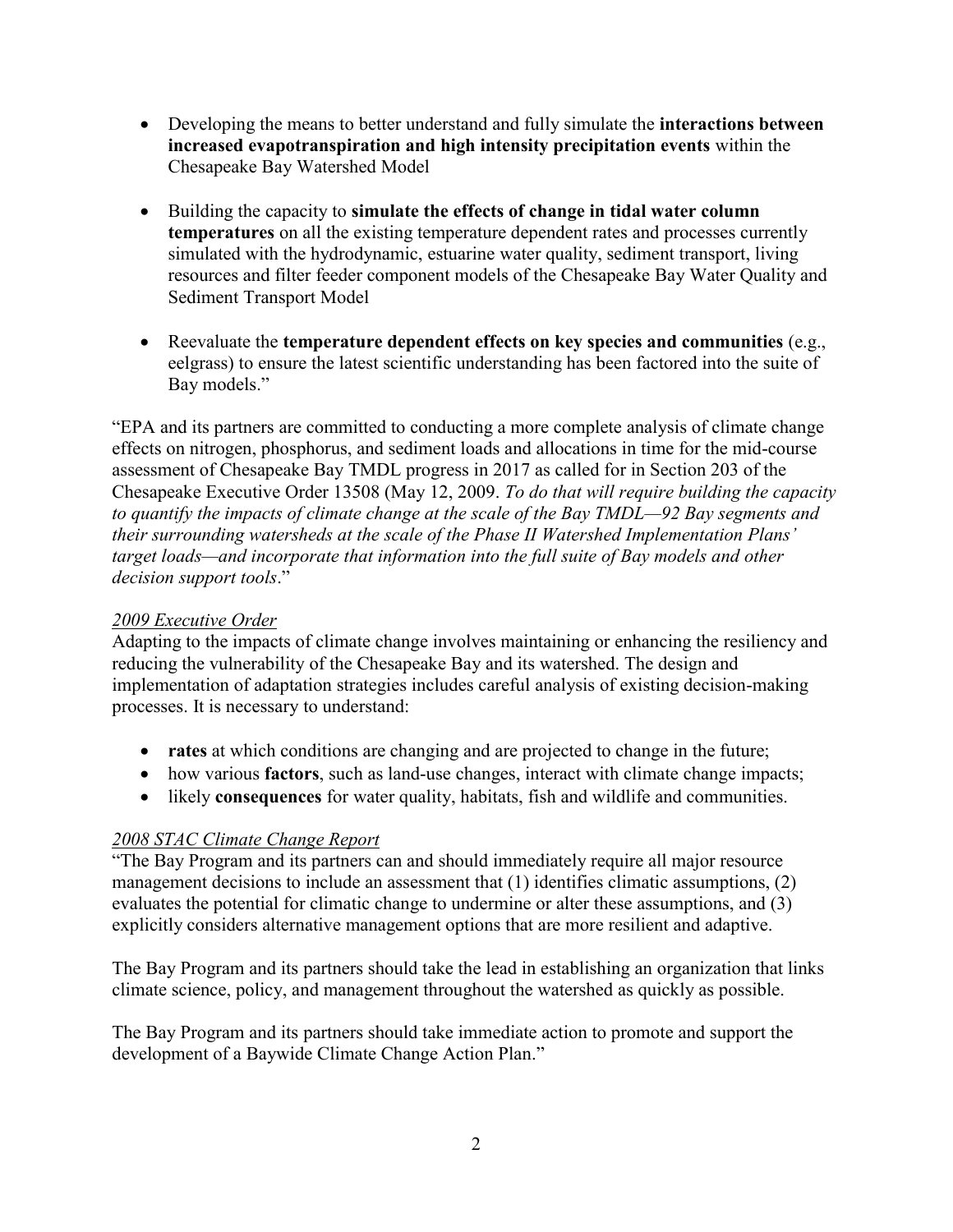## **Scoping Out Climate Change Effects and Impacts**

1) Focus on quantifying the individual and then the cumulative effects of the manifestations of climate change:

- Sea level rise and inundation of lowland coastal areas
- $\blacksquare$  Higher sea levels at the Bay/ocean boundary
- Loss of tidal wetlands
- Changes in evapotranspiration
- Changes in precipitation levels and intensity
- Changes in humidity levels
- Changes in atmospheric carbon dioxide concentrations
- Increases in estuarine water column temperature
- **Increases in salinity**
- Changes in dissolved oxygen saturation levels
- **Increased water column density**
- Climate change effects on attainment of air quality standards

2) Quantify the direct and indirect impacts on the Chesapeake Bay ecosystem:

- Changes in storm intensity
- Changes in stream and river flows from the watershed
- Changes in nutrient and sediment pollutant loads from the watershed
- Changes in relative effectiveness of BMPs
- Changes in land use
- Changes in estuarine water column stratification
- Changes in atmospheric nitrogen deposition
- Level of effort required to achieve dissolved oxygen, water clarity, SAV, and chlorophyll *a* water quality standards
- Implications for eelgrass populations due to temperature sensitivity
- Estuarine water column temperature increases influence on biological rates and activities

3) Establish linkages with Bay and watershed restoration and protection actions and strategies:

- o Wetlands and stream restoration
- o Fisheries management
- $\circ$  Continue to flesh out this list

### **Taking on Climate Change within the Partnership**

*Bring on Board the Partnership's Climate Change Coordinator*

- 1. Incorporate Climate Change Considerations into the Partnership Shared Decision Making.
	- Lead and coordinate efforts to develop both policy and programmatic mechanisms necessary for proactively building consideration of climate change into the Chesapeake Bay Program partnership's collaborative decision making processes.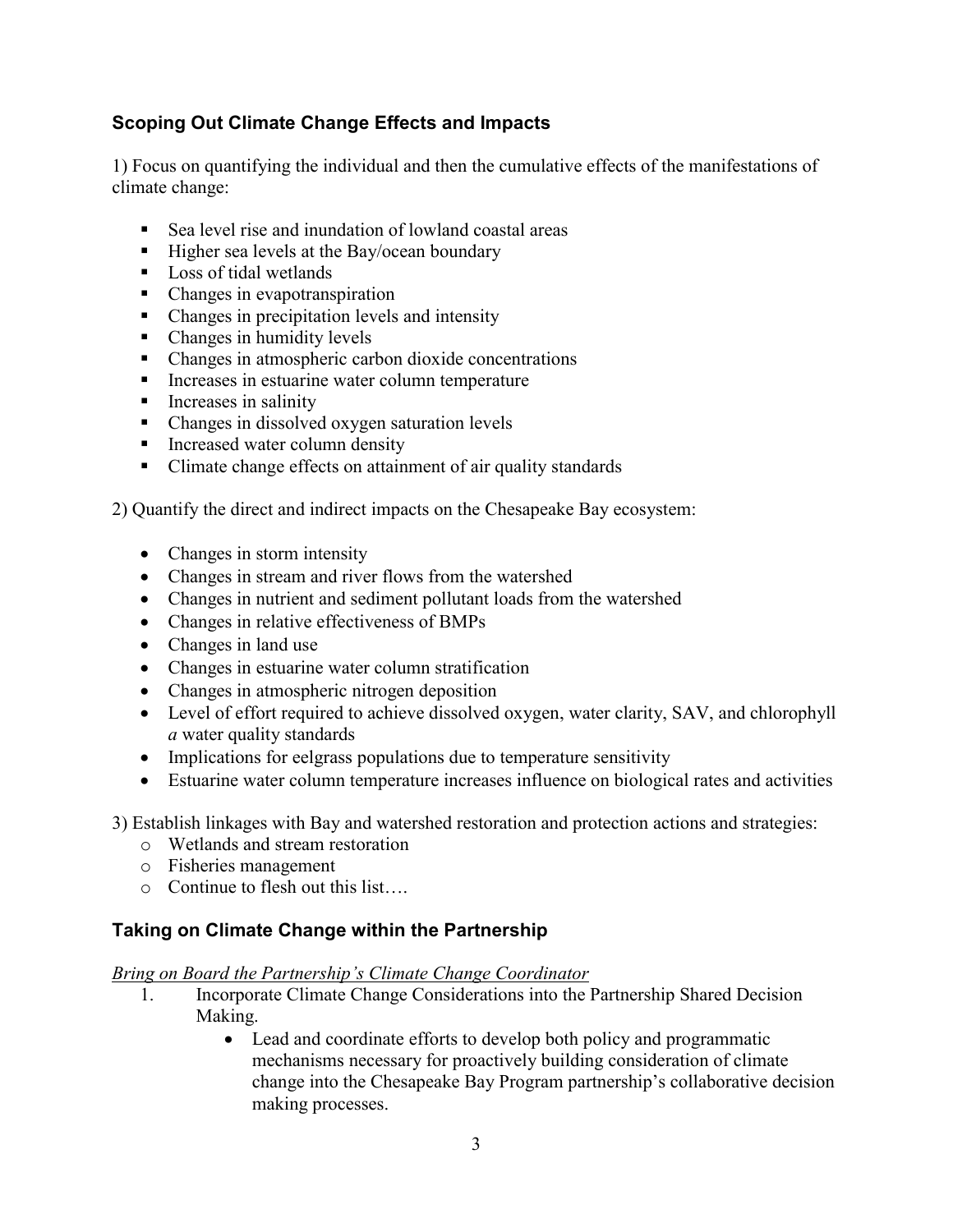- Lead planning efforts to assess vulnerability and to identify and prioritize adaptation response strategies.
- Identify and pursue opportunities that ensure that the Partnership's Management Strategies include evaluation changing conditions on both the cost and efficacy of the restoration and protection actions and explicitly target the implementation of management options that increase resilience or facilitate adaptation to changing conditions.
- 2. Build and Enhance the Institutional Capacity to Prepare for and Respond to Climate Change.
	- Build the capacity among Chesapeake Bay Program partnership professional staff and researchers to understand and address the consequences of changing climatic conditions.
	- Building capacity for informal collaboration across organizational, jurisdictional and disciplinary boundaries.
	- Coordinate the collection of data and the development of tools and communication and decision-support products to increase knowledge and capacity to plan for and implement restoration and protection efforts that build community and ecosystem resilience.
- 3. Establish Mechanisms for the Prioritization of Evaluation of Impacts from and Adaptation to Climate Change.
	- Work to maximize the effectiveness of existing management practices by securing Partnership adoption of a decision framework to identify climate change impacts and their effects on the performance of specific management practices, restoration actions, and protection measures.
	- Provide the Partnership with the ability to systematically prioritize impacts based on criteria such as risk, vulnerability, and opportunity.
	- Work to inform the Partnership's decision makers with the data, tools, resources, and support to assess climate vulnerability and establish and set priorities for increasing the ecosystem resiliency.
	- Ensure the Partnership's decision makers understand the consequences of their decisions in light of widely available information about the plausible range of future conditions.
- 4. Facilitate Information Exchange Between Researchers and Decision-Makers.
	- Build and direct an integrated, interdisciplinary team of climate change professionals focused on climate change research, coordination, and information sharing.
	- Work through the team to develop collective research agenda, as well as an information portal as the means to share and funnel data, information, tools and decision-making products into the Partnership's shared decision processes to support adaptive management planning for protection and restoration activities.
	- Identify and pursue opportunities, including the pursuit of external funding, to develop and advance collective research priorities directed toward reducing